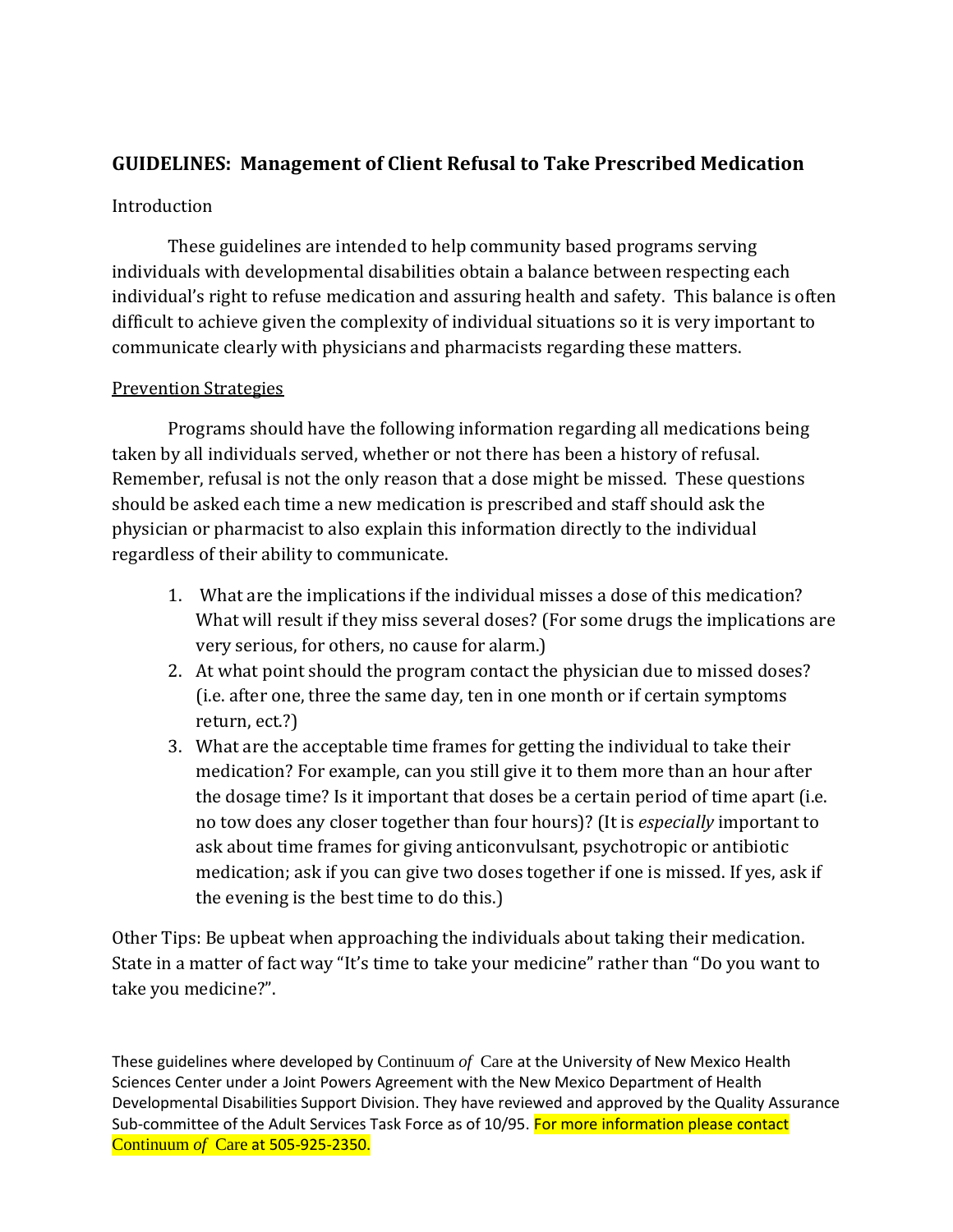#### Intervention for Occasional Refusal

- 1. **Ask them WHY they don't want to take it!** This is very important because for some individuals, refusal is their way of letting you know that the medication has negative side effects such as nervousness, nausea, drowsiness, bad taste ect. In one case an individual refused because another staff person had just given him his medication but failed to document the dose; he prevented an overdose. For individuals who have limited communication skills you may need to be very observant to determine why they are refusing; look for patterns in time of dose (i.e. are you interrupting a favorite activity?), location, particular staff (i.e. does the individual only refuse on "Bobby's shift"?), gestures and body language. If you can determine WHY they won't take the medication, alternatives may become clear. For example if they don't like the taste, maybe a breath mint afterwards, or a spoon of pudding would solve the problem. If the medication makes them feel bad in some way, alternatives could be discussed with the physician.
- 2. Find out if they understand what the medication is for. If they do not understand, remind them of the purpose and ask them again to take it.
- 3. Find out if they understand the implications of not taking there medication (which you found out from the physician or pharmacist as suggested). If they do not understand, remind them of the implications and ask them again to take it (In addition to physical symptoms, implications may include the need to call the physician and report the missed dose.)
- 4. Wait a short time, and then encourage them again before the acceptable time frame expires. Generally the time frame is one hour unless the physician gave more specific instructions.
- 5. If they continue to refuse, document the missed dose and state the reason (individual refused), along with other relevant information if known (i.e. they indicated nausea). In addition, contact the physician under circumstances as agreed when medication was prescribed and/or implement any steps in the ISP for missed doses.

Other Tips: Be very matter of fact in your communication style with the individual taking the medication. Do not beg, threaten, bribe or force the individual. Do not say "I'll get in trouble " or "You'll get in trouble".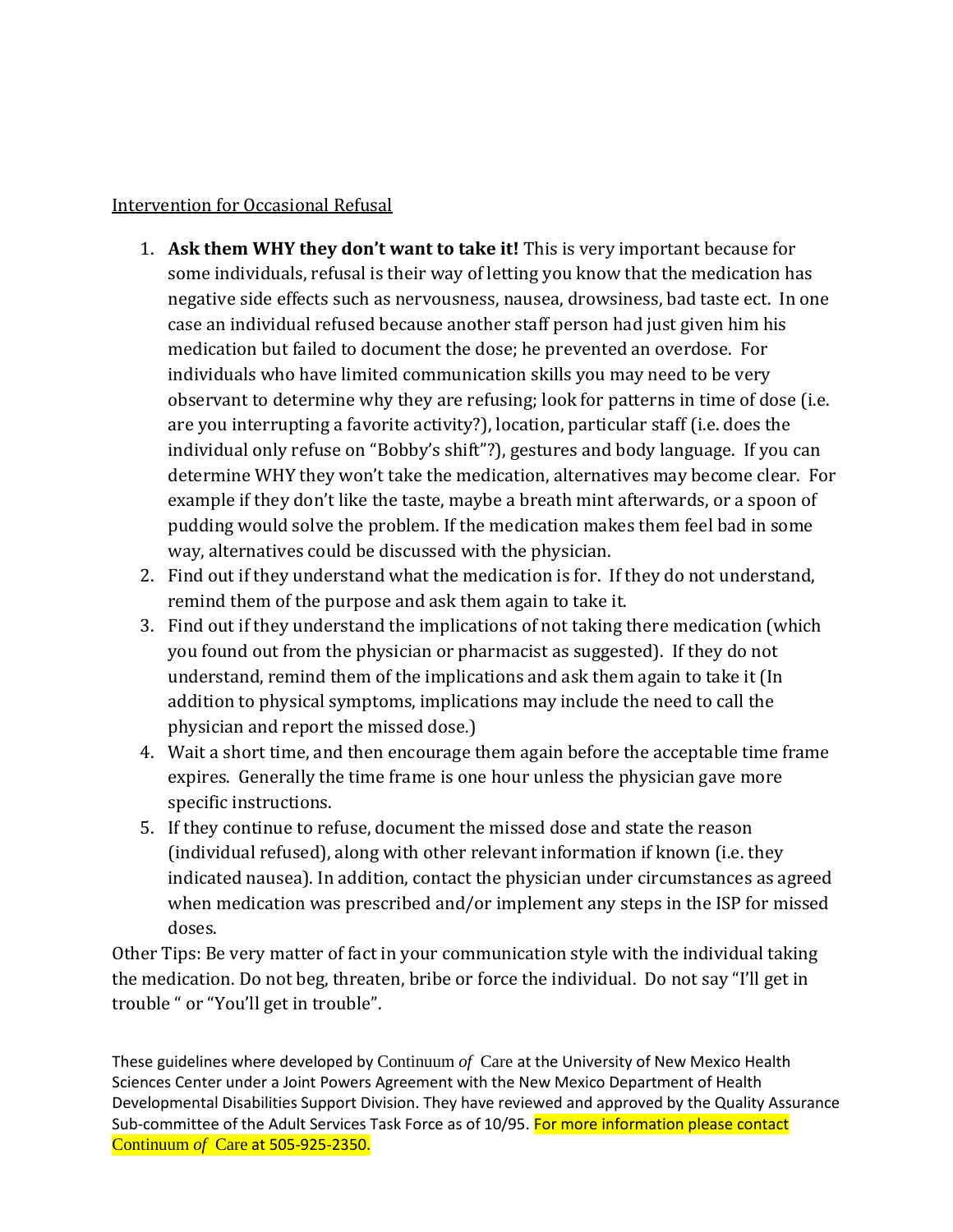Frequent or Persistent Patter of Refusal

If the above strategies have not been successful, and the implications of missed doses jeopardize the individual's health, the Interdisciplinary Team should meet to:

- 1. Collect and document observations and knowledge of the reason the individual continues to refuse the medication. (Consdier physical as well as behavioral barriers because maybe they have trouble swallowing the medicine.)
- 2. Collect and document strategies that have already been tried.
- 3. Identify questions for the physician. (i.e. Are there alternative medications to treat the condition in terms of type, route, amount, schedule, ect. What are the health implications of continued missed doses and/or discontinuation of treatment? Are there ways to alleviate negative side effects?)
- 4. If the implications of continued missed doses and/or discontinued treatment will jeopardize the individuals health, the team should clarify the guardianship status of the individual, determine if it covers treatment decisions, and consider if a change in status should be pursued. It may be a good idea to consider other legal ramifications for the individual, service provider and others.
- 5. Consider various alternatives to address the situation, for example
	- Changes to medication regimen
	- Changes in approach with the individual
	- Taking the medication in food (without hiding it!)
	- Patient education
	- Incentives for cooperation
	- Referral to a specialist
	- Nursing services
	- Consultation from an OT, SLP and/or Dietician
- 6. Always include a protocol for what the staff should do if refusals continue to occur which should be work out with the physician.